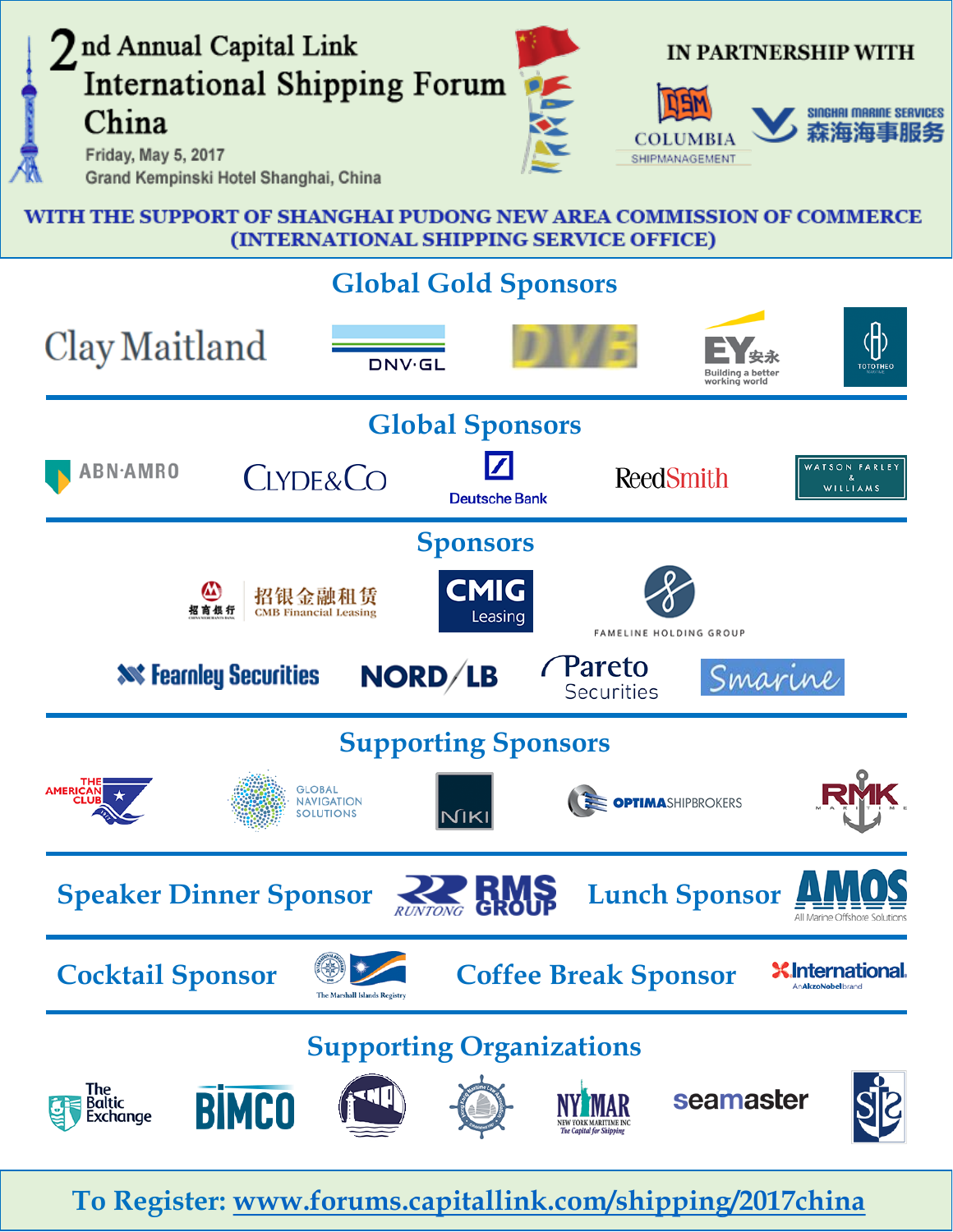Friday, May 5, 2017 Grand Kempinski Hotel Shanghai, China



## IN PARTNERSHIP WITH





## **FRIDAY, MAY 5, 2017**

## **8:00am Registration & Coffee**

## **8:45am Welcome Remarks**

- **Mr. Terence Zhao, President – Singhai Marine Services – Conference Co-Chairman**
- **Mr. Andreas Hadjipetrou, Managing Director – Columbia Shipmanagement Ltd. – Conference Co-Chairman**

## **8:45am Opening Remarks**

**Mr. Chen Xi, Deputy Governor of Pudong New Area**

## **9:00am Keynote Opening Remarks**

**Mr. Zhang Ye, President - Shanghai Shipping Exchange**

**9:20am Global Economy, World Trade & Shipping – Developments & Outlook Ms. Henriette Brent-Petersen, Managing** 

**Director, Shipping and Offshore Research - DVB Bank**

#### **9:40am Geopolitical, Regulatory & Market Trends Affecting Shipping**

**Moderator: Mr. Clay Maitland, Managing Partner - International Registries; Founding Chairman - NAMEPA; Chairman – NYMAR**

- **Mr. Joseph E.M. Hughes, Chairman & CEO - The American Club**
- **Mr. Arjun Batra, Group Managing Director – Drewry**
- **Mr. Li Ping Kwong, Regional Business Development Manager in Greater China - DNV GL**
- **Mr. Wei Zhuang, Regional Manager of Asia – BIMCO**
- **Mr. Tim Wilkins, Regional Manager of Asia/Pacific – INTERTANKO**

**10:15am Trends & Developments in Technical Fleet Management** 

**Mr. Mark O'Neil, President- Columbia Shipmanagement**

**10:30am Global Shipping Banks & The Availability of Finance for Chinese Shipping**

**Moderator: Ms. Valerie Lee, Senior Associate - Watson Farley Williams**

- **Mr. Perry van Echtelt, Managing Director, Head of Transportation Clients Asia - ABN AMRO Bank**
- **Mr. Christopher Conway, Managing Director, Global Head of Shipping & Offshore for Export Agency Finance – Citi**
- **Mr. Peter Illingworth, Managing Director - Deutsche Bank**
- **Mr. Oliver Faak, Managing Director Ship/ Aircraft Finance Department Global Head of Shipping - Norddeutsche Landesbank Girozentrale**
- **Mr. Toon Beng Ang, Senior Vice President – DVB Bank**

#### **X** International. **11:05am Coffee Break**

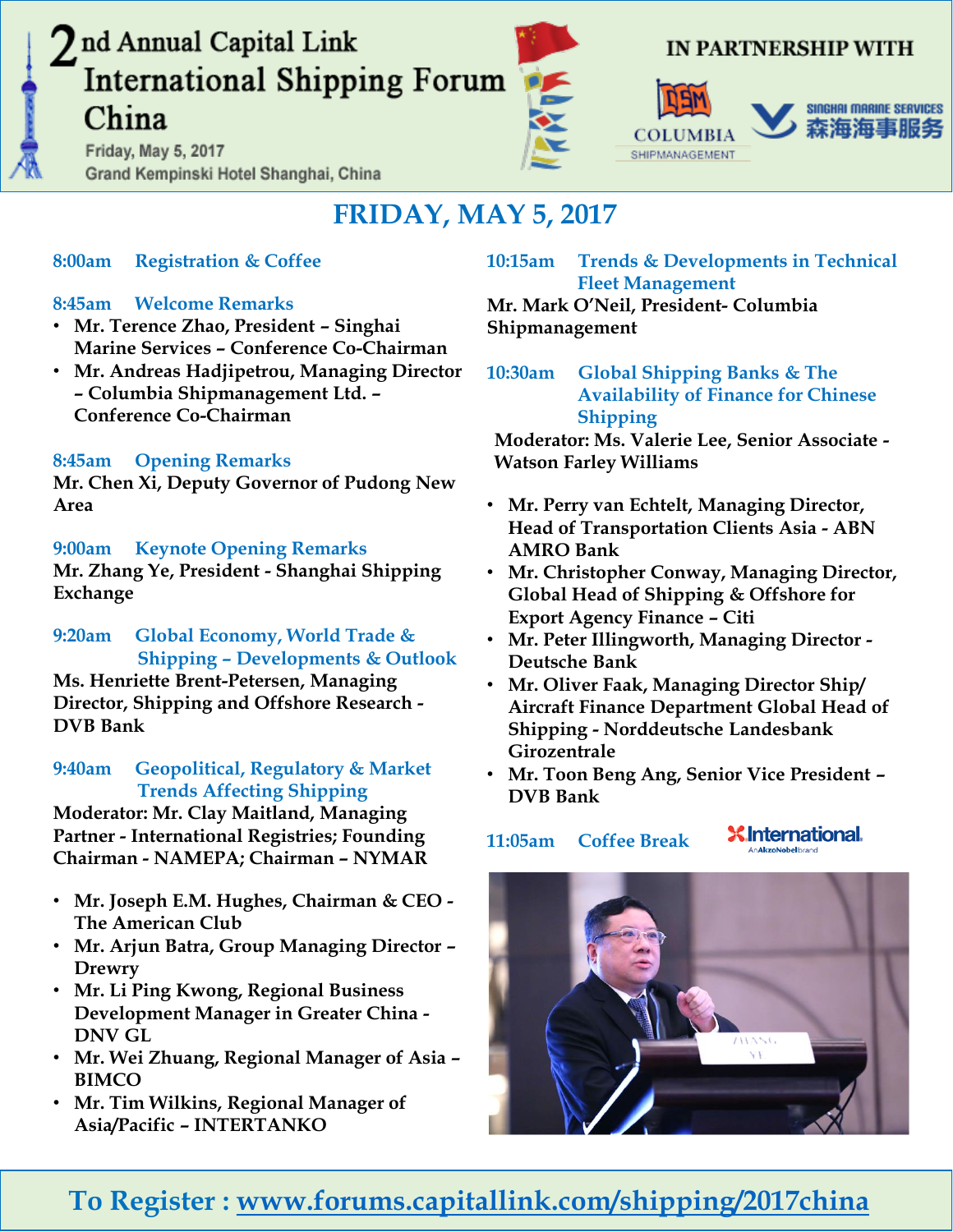Friday, May 5, 2017 Grand Kempinski Hotel Shanghai, China



## IN PARTNERSHIP WITH

# SHIPMANAGEMENT



**11:25am Chinese Leasing Opening Up to the World - Seeking Opportunities Beyond China**

**Moderator: Mr. Conor Warde, Partner - Clyde & Co.**

- **Mr. Zhu Jiafeng, Managing Director, Ship Leasing Dept. – AVIC International Leasing Ltd.**
- **Mr. Fang Xiuzhi, Head of Shipping Finance – Bank of Communications Financial Leasing Co., Ltd.**
- **Mr. Jack Xu, Deputy Head of Shipping – CMB Financial Leasing Co. Ltd.**
- **Mr. Bill Guo, Executive Director, Shipping - ICBC Financial Leasing**
- **Ms. Angela Zhao, Director, Shipping & Offshore - CM International Financial Leasing Co., Ltd.**
- **Mr. Alex Yan, Vice General Manager of Assets Management Department – CSSC (Hong Kong) Shipping Company Limited**

**12:05pm Connecting Ports, Vessels & People Mr. Socrates Theodossiou, Managing Director – Tototheo Group of Companies**

## **12:20pm Capital Link China Shipping Leadership Award**

**Honoring: Mr. Zhang Ye, President - Shanghai Shipping Exchange**



**12:40pm Networking Lunch**



#### **1:50pm Global Shipping Companies, Financing Options & Chinese Leasing Moderator: Mr. Nick Daskalakis, Director – Smarine Advisors Ltd.**

- **Mr. Giovanni Capello, Chief Financial Officer - d'Amico Societa di Navigazione**
- **Mr. Dimitris Glynos, Vice President Finance - Dryships – Cardiff – TMS**
- **Mr. Pankaj Khanna, CEO – Pioneer Marine**
- **Mr. Vikram Hiranandani, Director of Corporate Finance - Scorpio Tankers / Scorpio Bulkers**
- **Mr. Christos Begleris, Co-Chief Financial Officer - Star Bulk Carriers**

## **2:30pm A New Role for Private Equity & Alternative Financing in China**

**Moderator: Mr. Michael T. Kirk, Co-Founder, Managing Director – RMK Maritime**

- **Mr. Mark Young, CEO – Asia Maritime Pacific**
- **Mr. Vetle N. Sjuve, Associate Corporate Finance – Fearnley Securities AS**
- **Mr. Gordon Guo, Managing Director - Kylin Capital**
- **Mr. Martin Hugger, Managing Director - Meerbaum Capital Solutions (Oaktree)**
- **Mr. Erik Strømsø, Head & Managing Partner – Pareto Securities Asia**

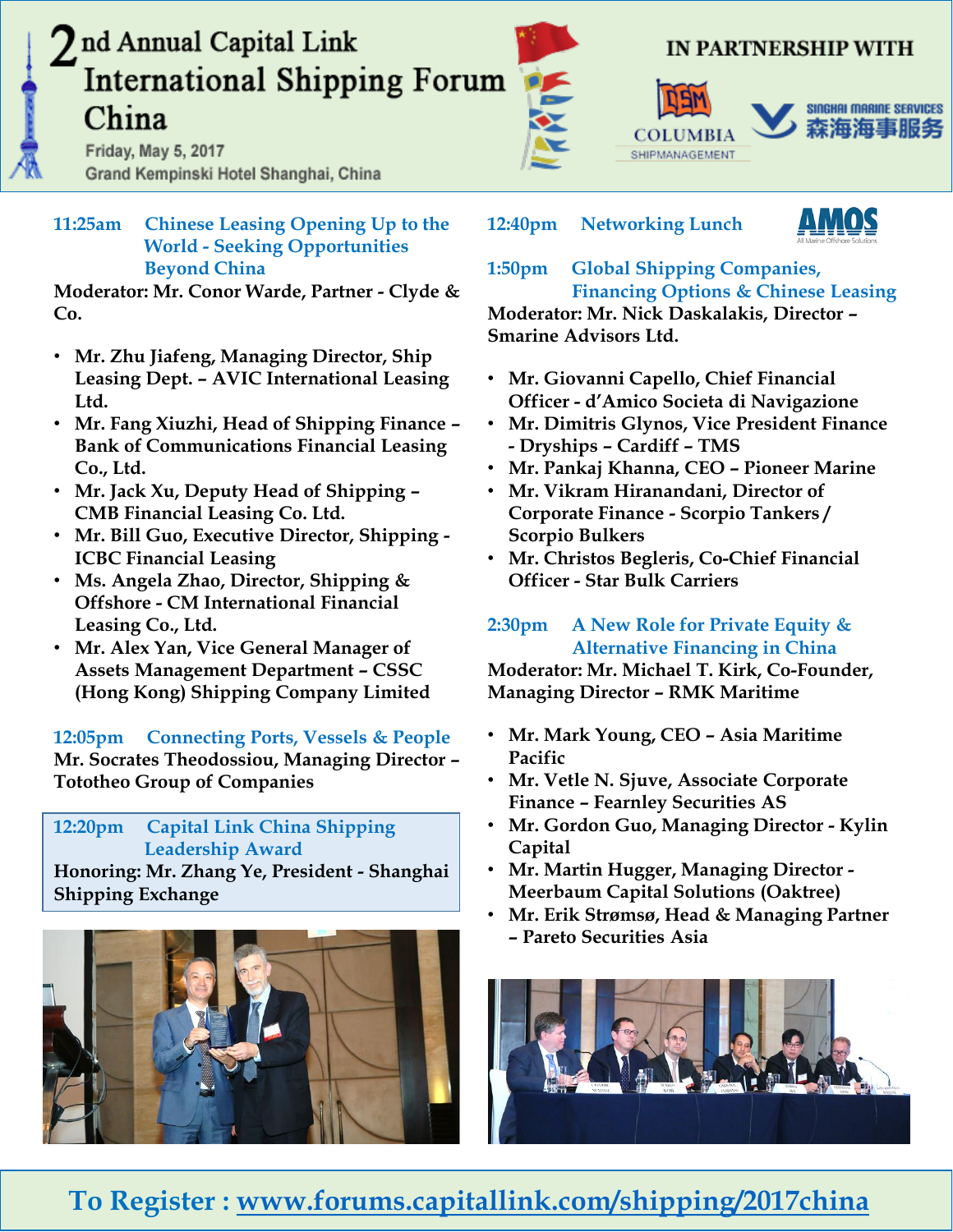Friday, May 5, 2017 Grand Kempinski Hotel Shanghai, China



## IN PARTNERSHIP WITH







## **3:05pm Business & Financial Restructuring: Opportunities for a New Beginning**

#### **Moderators:**

- **Ms. Han Deng, Senior Associate - Reed Smith**
- **Mr. Greg Chase, Partner – Reed Smith**
- **Mr. Andreas Ostern, Head of Shipping, Offshore & Logistics Asia- DNB Asia Ltd**
- **Mr. Nils-Kristian Kovdal, Regional Head for Shipping Finance for GCNA - Standard Chartered Bank (Hong Kong)**
- **Mr. Chih Keong Kwek, Head of Shipping, Offshore & Oil Services, Asia – Nordea AB**
- **Mr. Daniel You, Partner – Ernst & Young Hua Ming LLP**
- **Mr. Shen Zhao, Head of Risk Management and Legal Affairs – CSIC Leasing Company Limited**
- **Mr. James Tong, Managing Director, Head - Asia Pacific & Japan, Global Shipping & Logistics – Citi**

# **– AAL Shipping** [2016 Conference Notes](http://forums.capitallink.com/shipping/2016china/conf_notes.pdf)



**3:45pm Optimizing Regulatory Compliance, Capital Expenditures and Solutions Mr. Stephanos Stephou, Strategic Planning Director – Fameline Holding Group Ltd**

- **4:00pm Coffee Break X** International.
- **4:20pm Making the Best of Commercial Opportunities in China – Chartering, Joint Ventures & Cooperation between Chinese & Non-Chinese counterparties**

**Moderator: Mr. Dimitris Koukas, Managing Director – Optima Shipbrokers**

- **Mr. Pierre Dincq, Managing Director – Shipping – EXMAR**
- **Mr. Ian Webber, CEO – Global Ship Lease**
- **Mr. Nicos Rescos, Chief Operating Officer - Star Bulk Carriers**
- **Mr. Harrys Kosmatos, Head of Strategy & Business Development – Tsakos Energy Navigation**
- **Mr. Kyriakos Panayides, Managing Director**